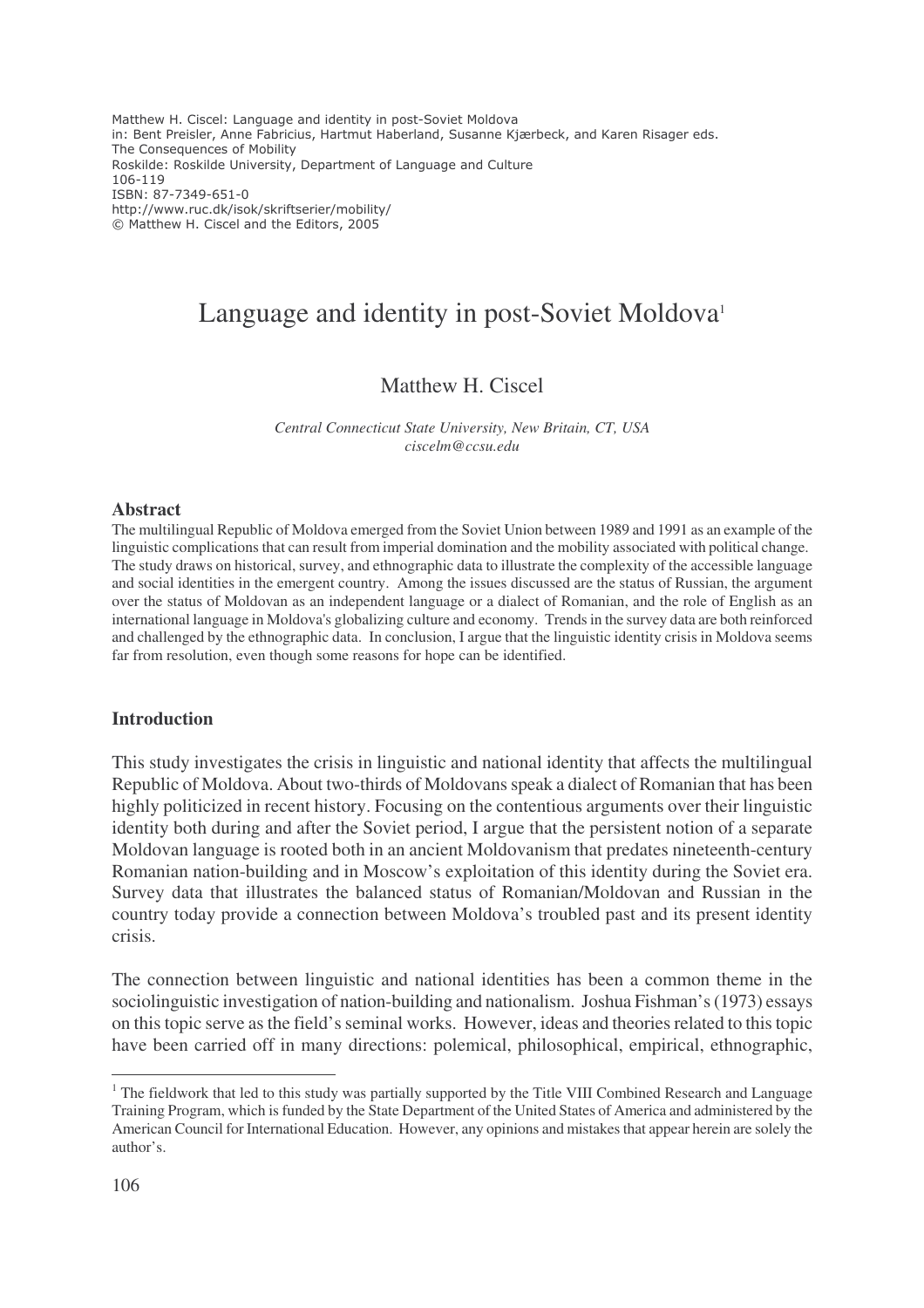among others. For instance, Safran asserts that 'a nation of purely "political" essence is a fantasy... for in order for the "political" to do its work, there must be an identitive readiness that is based on psychological and cultural foundations' (1999:91). He goes on to pick out linguistic markers as the most salient form of such foundations in individual interactions. These individual interactions are the specific object of ethnographic studies such as Miller (1999), which develops a model of enacted identity comprised of context, language use, and group membership. Through ethnographic data about a group of non-English-speaking, immigrant schoolchildren in Australia, Miller argues that 'the important link between second language use and social identity must be seen in its relation to empowerment, being heard, and the ongoing process of selfrealisation' (1999:163). In a multilingual society, the status of the individual depends crucially upon that individual's access to and proficiency in the language(s) of highest status within the national context. In Moldova, the notions of national context and the status of competing languages have been subjected to instability by recent and more distant historical events. The roots of ancient Moldovanism are still productive today because of two historical phenomena. The first involves Russian claims to the territory. Originally annexed by imperial Russia in 1812, the Moldovan territory east of the Prut River remained isolated during the entire process of Romanian nation-building that affected western Romanian-speaking territories(King 1999:49). Because of this, it did not participate in the consolidation and Latinization of the standard Romanian language. The second involves the impoverished, rural character of the Moldovans. During the Tsarist occupation, new urban and industrial areas were intentionally populated with russophone and germanophone minorities. As a result, the few Romanian speakers with access to education and political power were forced to adopt Russian, while the majority remained powerless peasants. These peasants maintained the ancient Moldovan identity, due to their forced exclusion from both Romanian and Russian identities.

Before and during the Soviet period, the peasant's notion of ancient Moldovanism was exploited by the irredentist policies of Moscow toward the region, which had been unified with Romania after World War I. The propagation of a separate Moldovan language, using the Cyrillic script, was a central policy through much of this period. Despite this policy, however, the so-called Moldovan language never gained full functionality, because urbanized speakers of the so-called language were still encouraged to shift to Russian. As such, the notion of ancient Moldovanism was revived in modern, Soviet clothing.

## **Post-Soviet Identities**

Due to this colonial heritage, the national identities of Moldovans at independence in 1991 took many forms: staunchly Romanian, staunchly Russian, and several notions of moderate Moldovan identity. This section of the study contains data from a survey of 124 students and young professionals in the capital, Chișinău. The data presented here relate primarily to social identity and its relation to language use. I will begin with a brief overview of the recent ethno-linguistic context.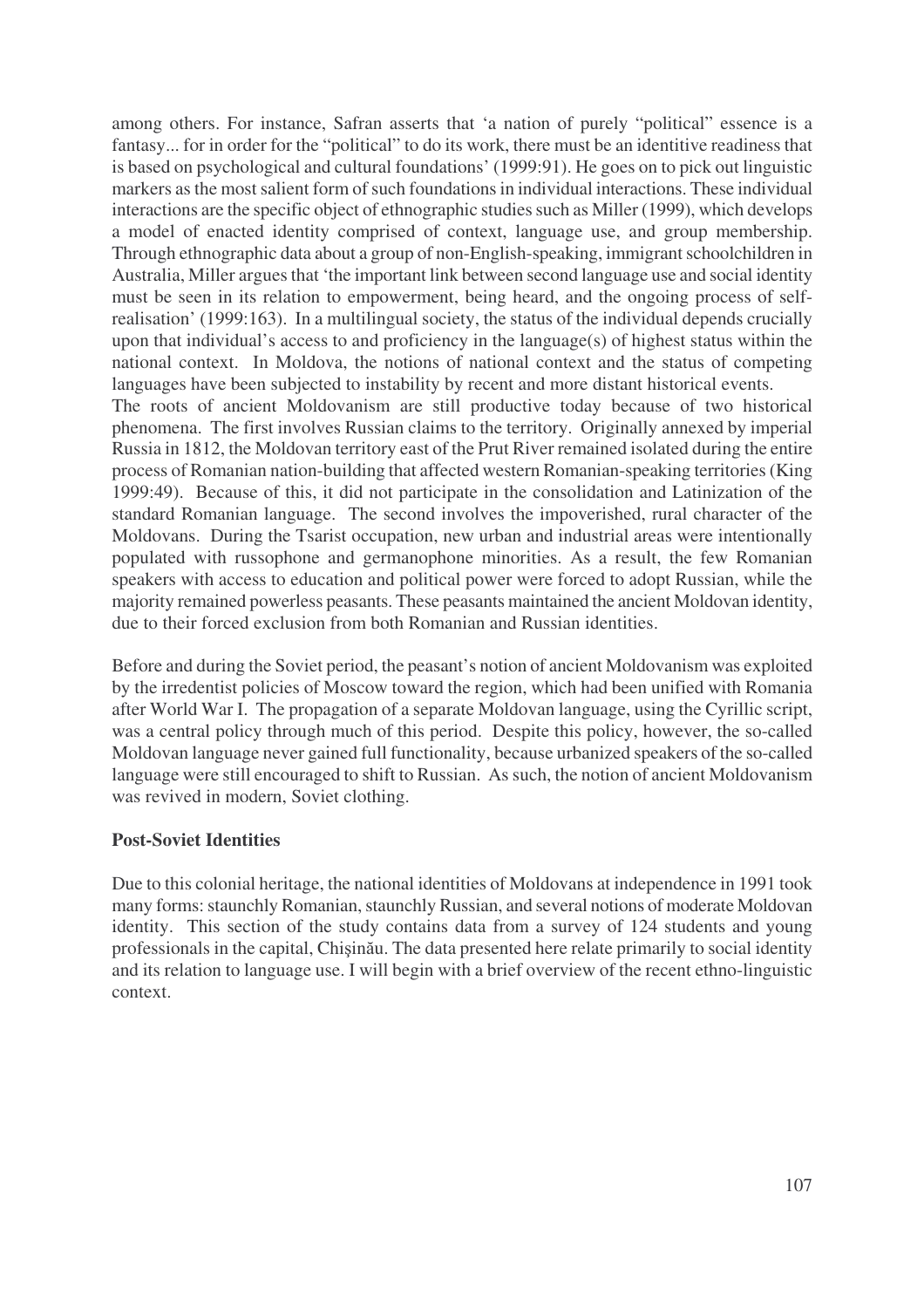| Nationality       | Population | $\%$ | L1<br>Self        | L1<br>Moldovan           | L1<br>Russian | L2<br>Moldovan           | L2<br>Russian |
|-------------------|------------|------|-------------------|--------------------------|---------------|--------------------------|---------------|
| Moldovans         | 2,794,749  | 64.5 | 95.4              | (95.4)                   | 3.3           | 1.7                      | 53.1          |
| <b>Ukrainians</b> | 600,366    | 13.8 | 61.6              | 1.6                      | 36.7          | 12.8                     | 43.0          |
| <b>Russians</b>   | 562,069    | 13.0 | 99.1              | 0.6                      | (99.1)        | 11.7                     | 0.6           |
| Gagauz            | 153,458    | 3.5  | 91.2              | 1.1                      | 7.4           | 4.4                      | 72.8          |
| <b>Bulgarians</b> | 88,419     | 2.0  | 78.7              | 2.4                      | 18.1          | 6.9                      | 68.3          |
| Jews              | 65,672     | 1.5  | 25.9              | 0.8                      | 72.9          | 15.2                     | 23.1          |
| Roma              | 11,571     | 0.3  | 82.0              | 13.5                     | 3.6           | 30.6                     | 41.9          |
| Other             | 56,579     | 1.4  | $\qquad \qquad -$ | $\overline{\phantom{a}}$ | -             | $\overline{\phantom{a}}$ |               |
| <b>TOTAL</b>      | 4,335,360  | 100  | 88.9              | 62.0                     | 23.2          | 3.9                      | 44.6          |

Table I. 1989 Soviet census data on nationality groups in Moldova and their L1s and L2s (%)

The Soviet census of 1989 provides the most recent demographic statistics for the country, some of which are presented in Table I (compiled from Karasik 1992, Gordon 1993 and King 1999). The census collected self-reported data on nationality and linguistic fluency. The notion of nationality in the Soviet Union was explicit and official, appearing in each citizen'sidentity card and passport. In addition, following official policy, Romanian and Moldovan were included as two different national identities. As such, there were only about two thousand Romanians counted in Moldova in 1989. Any local Romanians were counted as Moldovan. Similarly, many of the smaller minorities such as urbanized Ukrainians and Jews were likely counted as Russians, this being a more prestigious category to belong to, particularly for fully assimilated urbanites and those from multiethnic families. Because of these and other limitations, census data are often incomplete or inaccurate in unpredictable ways. These limitations of the data notwithstanding, the trends represented here remain relevant as a foundation for understanding the complexity of the country's ethno-linguistic identity dynamics.

As can be seen in Table I, self-identifying Moldovans made up almost two-thirds of the population in 1989, with Ukrainians and Russians competing for a distant second. Although the number of Jews has decreased significantly since independence, due to emigration, other groups have been fairly stable. There has also been a fair amount of economically motivated and often illegal emigration to the West, but this has likely affected all groups relatively equally. The statistics about language identification and second language (L2) proficiency have probably been less stable. The column marked 'L1 Self' gives the percentage of citizens who claimed a first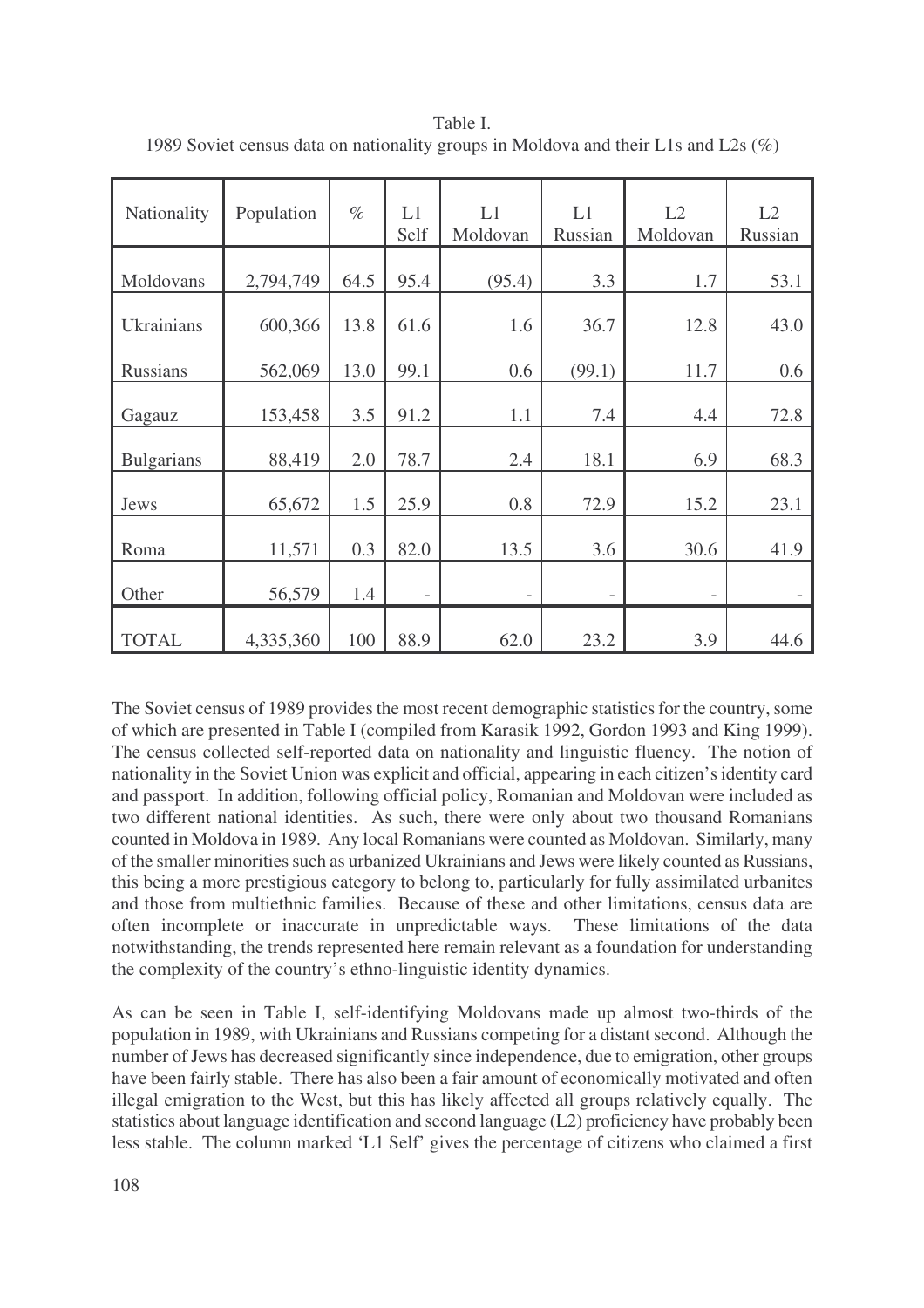language (L1) with the same name as their nationality. For instance, the 'L1 Self' for Bulgarian nationals would be Bulgarian, while for Jews it would be Yiddish, etc. In 1989, almost all Moldovan nationals (95.4%) identified their L1 as Moldovan, with only a few (3.3%) who had shifted to Russian. However, more than half of Moldovans did claim fluency in L2 Russian. Russian nationals, on the other hand, very rarely shifted to Moldovan (0.6%) and also rarely spoke L2 Moldovan fluently (11.7%). Similarly, the other national minorities, aside from the Roma, tended to shift to or adopt L2 Russian rather than Romanian. For instance, among the Gagauz, only 5.5% had some fluency in Moldovan while 80.2% had developed fluency in Russian, either as L1 (7.4%) or L2 (72.8%).

The preference to learn Russian among minorities reflected the symbolic and institutional status of Russian during the Soviet period. The urban-rural split was also significant, with Russian spoken in the cities and national languages spoken in rural areas. For instance, although 3.3% and 53.1% of all Moldovan nationals had shifted to L1 Russian and acquired it as an L2, respectively, the percentages of assimilated Moldovans in the capital city were much higher, with 11% shifted and 74% fluent as an L2. Moreover, Gordon (1993:135) shows that the linguistic russification of Moldovan nationals increased dramatically in the two decades before independence, with a 13.6% increase in Russian fluency between 1970 and 1979 followed by a more moderate 7.2% increase between 1979 and 1989. This trend has abated significantly since independence, because Romanian now enjoys a status almost equal to Russian in many areas, particularly institutional. In contrast, the ethnic Russian adoption of the Romanian language remains low, although it has certainly increased somewhat. As a result of the linguistic russification of both Moldovan and other non-Russian nationals in the country, Russian had by 1989 become somewhat more widely spoken than Moldovan (Romanian). Looking at the totals in Table I, one can see that Moldovan was spoken by 65.9% of the population as either an L1 (62%) or an L2 (3.9%), while Russian was spoken by 67.8% (with 23.2% L1 and 44.6% L2). In addition, Russian was still much more highly valued, based on its prestige as an international, cultured language. As mentioned, it was also the language of the urban elites.

However, after 1989 the national and linguistic identities in the country began to shift radically. Perestroika led to the revival of the Romanian identity and demands by both Romanian and Moldovan identity groups for more power in the political, economic, and cultural markets of the country. The language laws of August 31, 1989, recognized the identical linguistic character of Romanian and Moldovan, returned official use of the language in the country to the Latin alphabet, and made it the sole official language. The apparent radicalism of this pro-Romanian movement led to an even more radical, violent reaction from the Russian-speaking minorities in the eastern region of Transnistria and the southern area of Gagauzia after the independence of 1991. Democratization of politics starting in 1994 led to moderation of the pro-Romanian ideology among leaders in Chișinău, but the break-away status of Transnistria, where the Russian army remainsin a nominally peace-keeping role, hasremained unresolved. In 2003, Moldova is ruled by a democratically-elected, revived Communist party that propagates the old Soviet policies of russification and Moldovan distinctiveness. But, more than a decade of non-Communist rule have established the pro-Romanian opposition as a permanent alternative in politics and identity choices. Although many still argue that Russian should be a second official language (because 'everyone' speaks it, as the ideology maintains), 'Moldovan' is still the only official language in the country's Constitution. At the same time, most educated, urban Moldovans will acknowledge that Romanian and Moldovan are the same language, even if they still refer to it from time to time as Moldovan. As I will show in greater detail below, the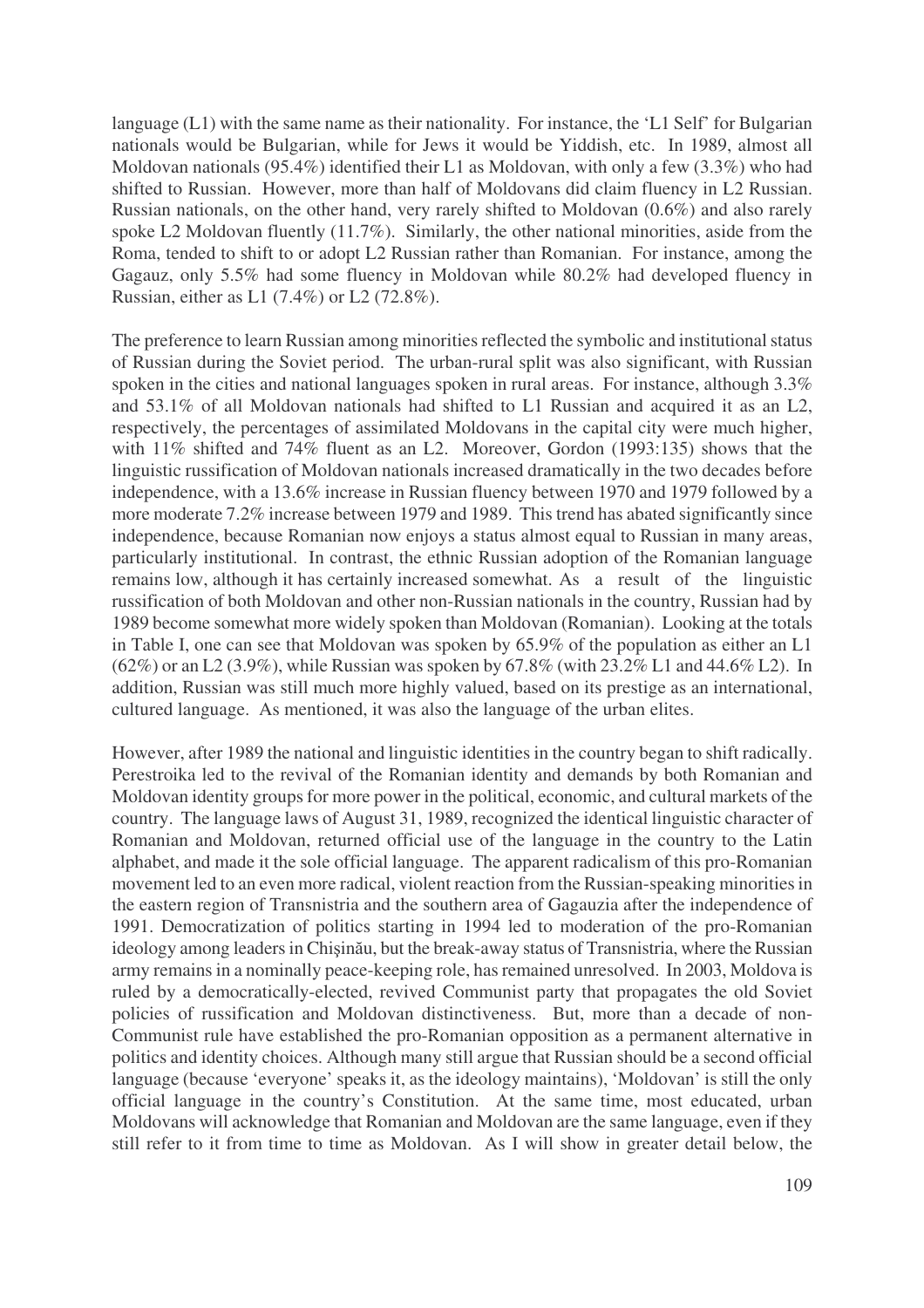national identity of Moldovans as separate from Romanians or Russians has been largely accepted, but cultural, particularly linguistic, identities have been much more contentious. Article 13 of the 1994 Constitution concerns the national language and the use of other languages in the country. The official translation into English reads:

(1) The national language of the Republic of Moldova is Moldovan, and its writing is based on the Latin alphabet.

(2) The Moldovan State acknowledges and protects the right to preserve, develop and use the Russian language and other languages spoken within the national territory of the country.

(3) The State will encourage and promote studies of foreign languages enjoying widespread international usage.

(4) The use of languages in the territory of the Republic of Moldova will be established by organic law.

Noteworthy here isthat the term 'Moldovan' is used to the exclusion of 'Romanian' and that the Russian language isthe only other language named explicitly. This draws out both the dominant roles of these two languages in the country and the contentiousness over which label to use for the national language. In order to clarify these issues, I will consider how languages are distinguished and identified in a national context like Moldova.

A language can be identified based on three criteria: structural differences, distinctions in social or national group membership, and differencesin the value associated with them. The Moldovan dialect of Romanian does have several structural features that mark it as potentially distinct from standard Romanian. Many common words with labial consonants in initial position in standard Romanian are pronounced with non-labial equivalentsin the Moldovan dialect. As a result, rural Moldovans will say /gine/ for standard /bine/ (in English, 'well'), /kifware/ for /pitfware/ ('legs'), and /njere/ for /mjere/ ('honey'). In addition, unstressed vowels are more commonly centralized toward schwa than in the standard variety. The lexicon of Moldovan also varies somewhat from standard Romanian. For example, rural Moldovans often say *curec* instead of the standard *varză* ('cabbage'). Some other examples are *pepeni* for *castraveți* ('cucumbers') and *nică* for *nimic* ('nothing'). These words are all simple regional variants. However, there are a number of other lexical differences based on borrowings from Russian. These include the Moldovan use of *creslă* for standard Romanian *fotoliu* ('armchair'), *butilcă* for *sticlă* ('bottle'), and *cran* for*robinet* ('faucet'). However, few of these variations were actually integrated into the standard Moldovan promoted by the Soviet authorities, because they were associated too closely with the powerless spoken varieties of the rural peasants. Therefore, the standard Moldovan promoted throughout the Soviet period was essentially identical to standard Romanian with the exception of the alphabet and the use of Russian, rather than French, borrowings for technical terminology. Assuch, the structural criterion for distinguishing the languages disappeared with the introduction of the Latin alphabet in 1989 and the opening of the border with Romania in 1990 (Dyer 1999).

It is worth noting that a last remnant of the Cyrillic alphabet remains in some written forms of Romanian in Moldova. This remnant concerns the choice between the graphemes  $\langle i \rangle$  and  $\langle i \rangle$ , which both represent the high, central, unrounded vowel [i], a sound common to Slavic but not to other Romance languages. In standard Romanian, both graphemes appear in a distribution that allows the Latin roots of the language to be apparent. For instance,  $\langle \hat{\mathbf{i}} \rangle$  is used in words like *în*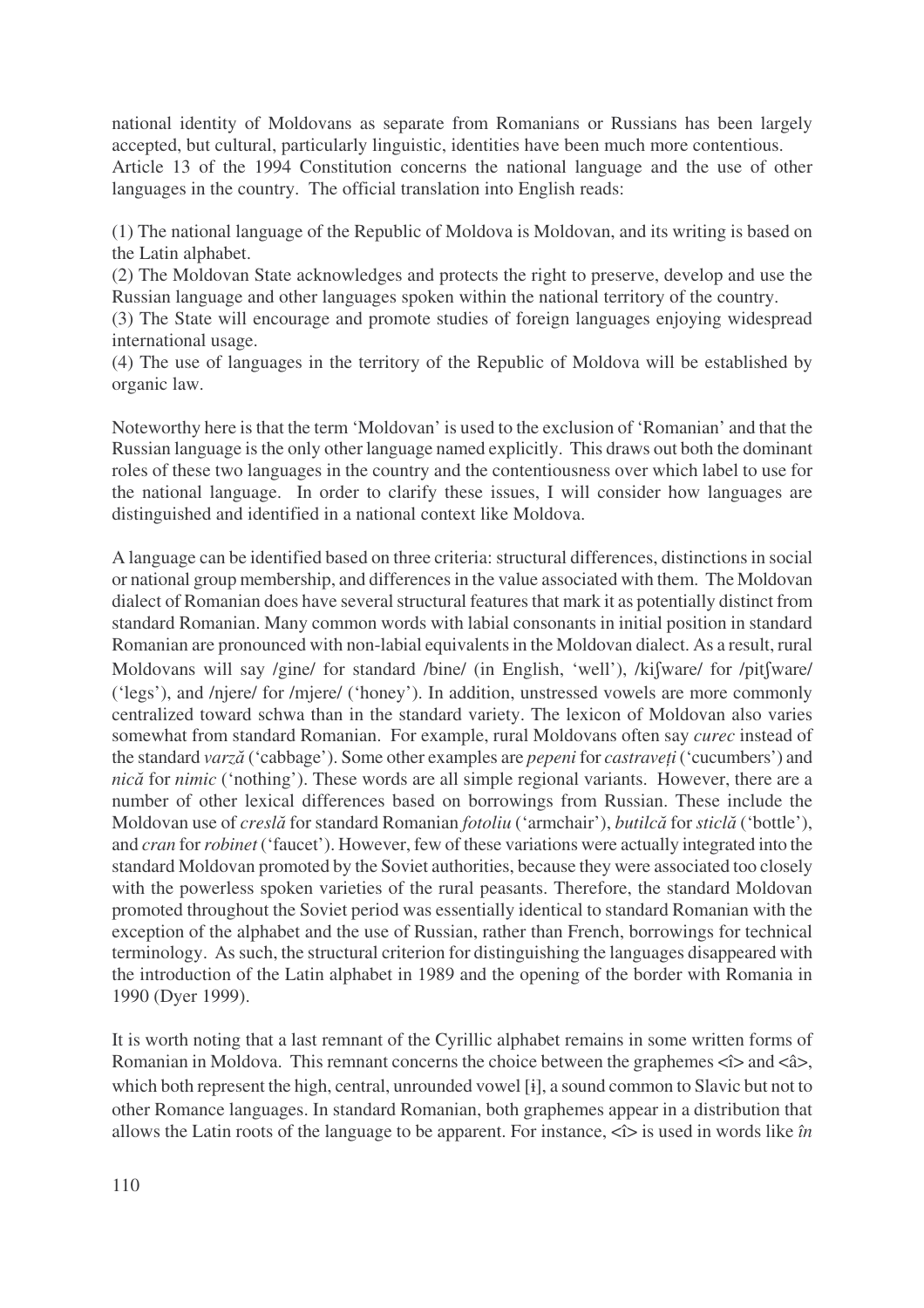('in'), where an  $\langle \sin \theta \rangle$  or  $\langle \cos \theta \rangle$  appears in French, Italian, and Spanish cognates. But,  $\langle \sin \theta \rangle$  is used in words like *pâine* ('bread'), where the <a> would appear in western Romance languages. In Moldova, on the other hand, many street signs and written forms of Romanian avoid the  $\langle$  a> altogether. A typical example is the spelling *pîine* on bread shops. The  $\triangleleft$  more closely resembles the Russian grapheme for the same sound,  $\langle$ ы>. This avoidance of  $\langle$ â> reflects an anti-Romanian and pro-Russian ideology, because it preserves an element of the Slavic appearance and eschews the Latinate.

The second criterion used to identify a language, the one involving social group distinctions, is clearly present for Moldovan and Romanian. However, language is an aspect of national identity that tends to need deeper roots than other aspects. Because of this, North Americans still refer to their language as English rather than as American or Canadian, even though their national identity is clearly American or Canadian. Similarly, Austrians call their language German and many Belgians call theirs French. Just as the Belgians have with regard to French, Moldovans may have developed a national identity separate from Romania in the two centuries of isolation, but their language goes back much further. For that reason, many Moldovans who call themselves Moldovan nationals will still call their language Romanian (Crowther 1996). However, for the same reason, the notion of ancient Moldovan that was preserved during the two century isolation continues to support a separate Moldovan linguistic identity, one which has been reinforced by Soviet propaganda. As a result, the social criterion produces two competing identities for the indigenous people of Moldova: ancient Moldovanism, valorized by Soviet ideology, or modern Romanianism.

Finally, the criterion of status, or value, also draws a clear distinction between Romanian and Moldovan. Standard Romanian is a language rich in literary and scientific traditions. Of course, it has not had this status as long as many other European languages and is not widely adopted as an L2, but it is certainly multi-functional and thriving. Moldovan, on the other hand, borrowed the Romanian classics for its literature and never achieved much use as a scientific and technical language, despite Soviet efforts and claims (Korletianu 1979:5). On the contrary, Moldovan remained fairly limited functionally (Bruchis 1988). I have discussed the patterns of shift to Russian, particularly in the urban areas during Soviet times. This shift was facilitated by the unequal status of Russian and Moldovan. Russian was promoted by the Soviets as the language of international communication and the language of the revolutionary vanguard. As a symbol of imperial power, Russian was widely adopted in the Soviet empire by minority groups like the Moldovans, whose own language wasfar less prestigious and valuable in economic and political markets. Because of this, languages like Moldovan, although promoted as national languages, lost significant ground, both functionally and in sheer numbers of speakers, to Russian.

In essence, Moldovan was always the basilect, i.e. the low-status, intimate language, in a diglossic relationship with dominant Russian. This low prestige is also apparent in the attitudes of those who identify with a standard Romanian linguistic identity toward the Moldovan dialect and Russian borrowings. In conclusion, the notion of a separate Moldovan language is sustainable only based on the criterion of social group distinctions, since low status is not a justification for language maintenance in a contemporary, democratic society.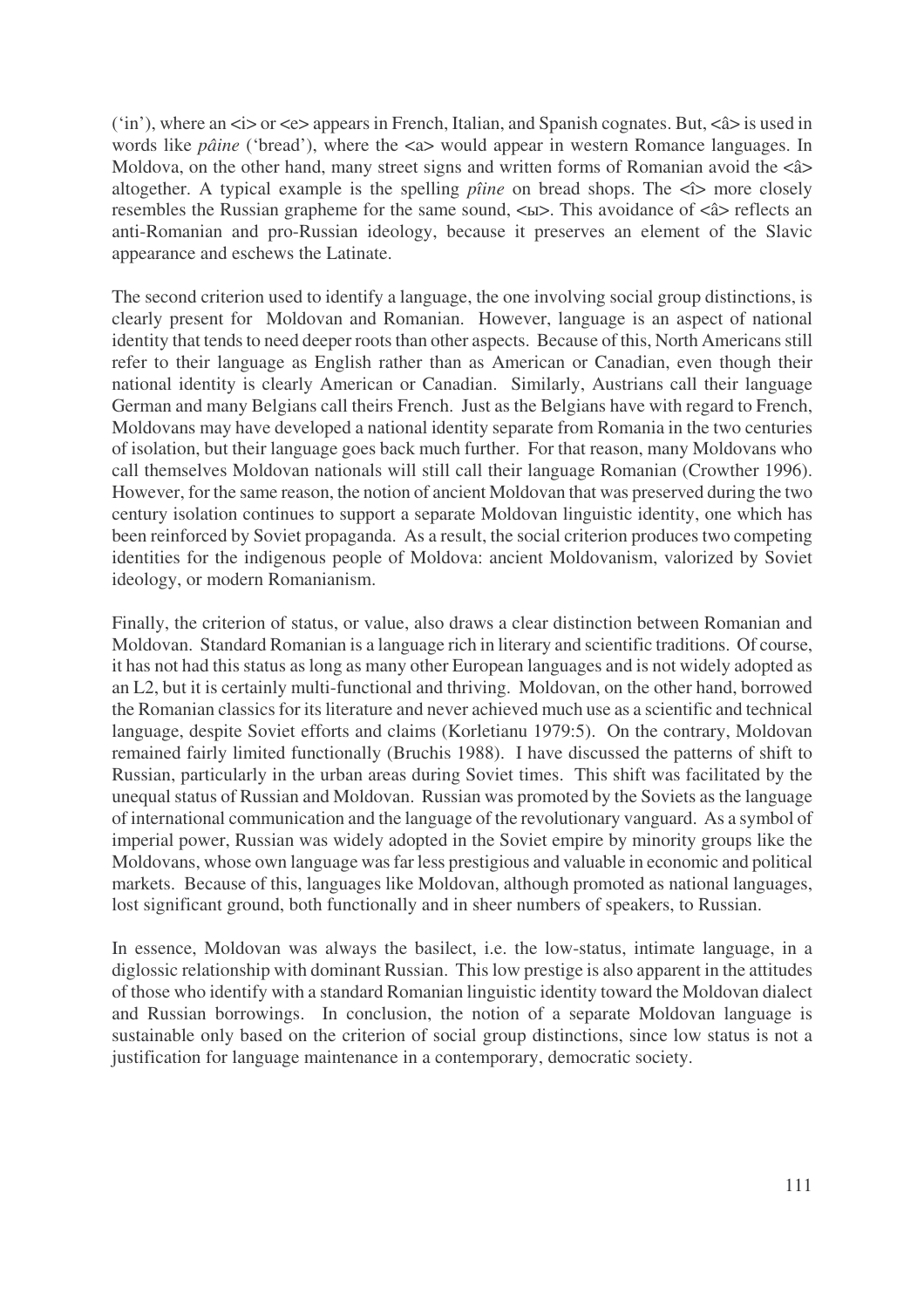## **A Survey of Identity and Language Use**

In thisstudy, I examine three self-identified L1 groups: Romanian, Moldovan, and Russian. The other linguistic minorities, such as Ukrainian, Gagauz, and Bulgarian, exist in much smaller numbers in Moldova and primarily in the rural areas. The L1 Romanian and Russian groups are distinguished by all three criteria related to language identification. They are structurally different, associated with distinct ethno-national social groups, and highly valued in their respective linguistic markets. The inclusion of Moldovan as a separate L1 is based on the association of many Moldovans with this linguistic identity, presumably based on social group distinctions. I will also consider these three languages as L2s. Although many Moldovans are bilingual, their bilingualism varies in degree. Most, when pressed, will associate more strongly with one national language than with another. For this reason, even when a bilingual learned both languages from childhood and is fairly balanced in competence, I will consider the language with strongest group associations the L1 and the other an L2.

Finally, I will be studying the role of L2 English in Moldova. The English language is widely seen as a source of economic and cultural development for the struggling peoples of eastern Europe. This belief has been criticized asimperialistic and deceptive, benefitting the interests of Western powers (Phillipson 1992, Phillipson and Skutnabb-Kangas 1997:39-40). Even given this role, belief in the power and status of English is apparent in Moldova, driven by the perceived and, thereby, actual necessity of English competence for access to the meager economic opportunities in the small private sector (Ciscel 2002b). Many urban Moldovans are more motivated to learn L2 English than the local L2 of their neighbors. In other words, caught between the old empire of the East and the new empire of the West, Moldovans scramble to determine not only their own identity, but how outside identities will influence them in the process. Ironically, the East-West struggle in Moldova has been a stalemate, producing disruptively balanced numbers of Russian, Moldovan, and Romanian social and linguistic identities.

In a survey conducted in 2001, 124 respondents at four educational institutions and two private companies, all in the capital city, provided information about their language uses and attitudes. The ages of respondents ranged from 15 to 46 with a mean of 21.3. The lower-end skew apparent in these age figures is attributed to the fact that most respondents were university students. The sample is hardly representative of Moldovans as a whole, even though it does capture the character of the well-educated, professionally oriented urbanites. The data appear in Table II.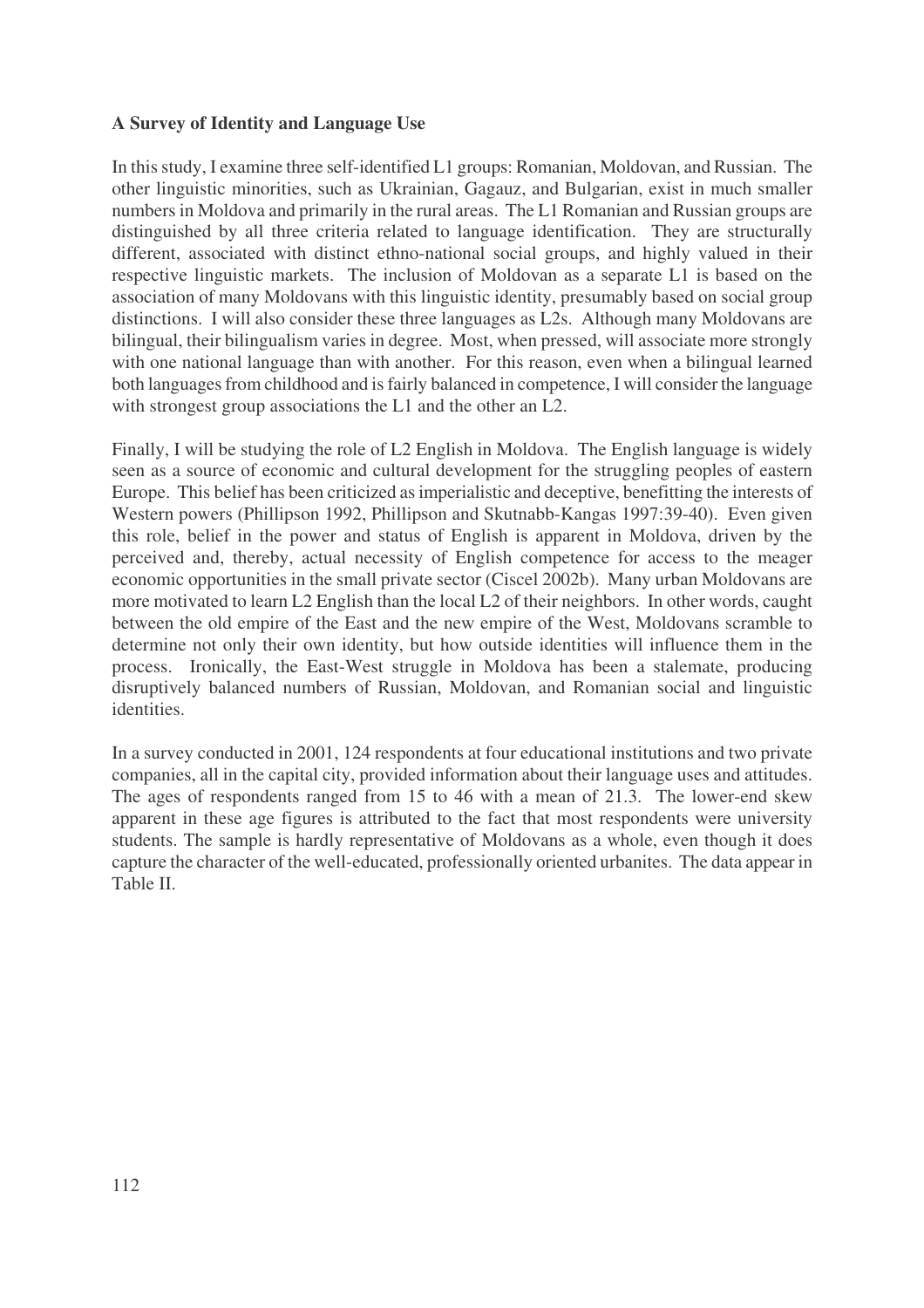| Nat ID \ $L1$    | Moldovan          | Romanian          | Russian           | <b>TOTAL</b>      |
|------------------|-------------------|-------------------|-------------------|-------------------|
| Moldovan         | 29 (4mx)          | 39(2mx)           | 14(11mx)          | 82 (17mx)         |
| Romanian         |                   | 17                |                   | 17                |
| Russian          | $1 \text{ (1mx)}$ | $1 \text{ (1mx)}$ | 13 (7mx)          | 15(9mx)           |
| <b>Ukrainian</b> |                   |                   | 7(4mx)            | 7(4mx)            |
| Gagauz           |                   |                   | $1 \text{ (1mx)}$ | $1 \text{ (1mx)}$ |
| <b>None</b>      |                   | 1                 | 1                 | $\overline{2}$    |
| <b>TOTAL</b>     | 30(5mx)           | 58(3mx)           | 36(23mx)          | 124(31mx)         |

Table II. Cross-tabulation of self-reported national identity and L1 in survey subjects

About two-thirds of respondents chose a Moldovan national identity. The remainder are concentrated in groups of Romanians with L1 Romanian and Russians or other minorities with L1 Russian. But, exceptional outliers also appear. These include two self-described Russians, one with L1 Moldovan and the other with L1 Romanian. Similarly, they are both from mixed families, as indicated by the number in parentheses with 'mx.' However, the majority of mixed families, by almost three to one, produced L1 Russian speakers. Also, two respondents chose not to identify with any nationality at all.

As seen above, self-reported national identity categories do not necessarily reflect the complexity of multiple social identity categories available to the individual (for further discussion see Safran 1999, McNamara 1997). For thisreason, I developed an algorithm to determine an identity score based on responses to several items on the survey questionnaire, including self-reported location, kinship, and attitude factors. Each factor was placed on a scale from -2 (very Russian) to 2 (very Romanian) and then integrated into the composite identity score as follows: 30% location of birth and childhood, 20% linguistic kinship (L1s of parents), 40% political attitude related to a series of issues in Moldova, and 10% by the language the questionnaire was filled out in. Further details of this calculation can be found in Ciscel (2002a).

The overall social identity score for each respondent fell in the range between -2 and 2. In order to establish categories, this range is divided into four equal parts: scores 1 to 2 are extremely pro-Romanian (XRO), scores 0 to 1 are moderately pro-Romanian (MRO), scores -1 to 0 are moderately pro-Russian (MRU), and scores -2 to -1 extremely pro-Russian (XRU). This approach neatly separates the more extreme identity stances from the centralized, multi-cultural population in the Moldovan context. It further separates the middle into Slavic and Latinate oriented branches. The counts of social identity score and L1 appear in Table III.

Although artificial and, to a certain extent, arbitrary, the identity scores and categories both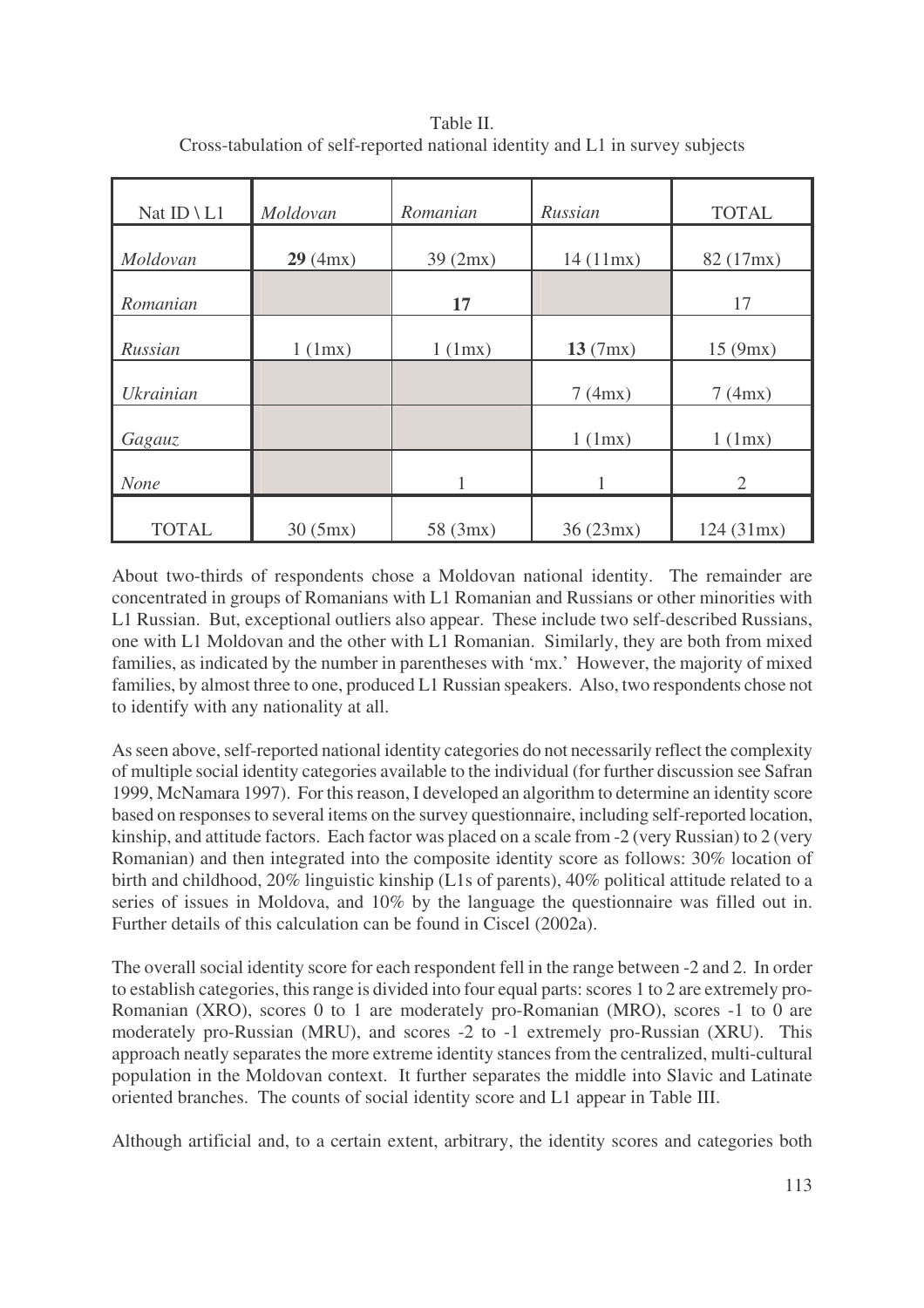reflect the complexity of the phenomenon and more convincingly represent the range of political ideologies available in the national context. The extremely pro-Romanian group (>1 XRO) primarily contains L1 Romanian speakers. Furthermore, all members are from unmixed families and tend to hold more extreme political views. The moderately pro-Romanian group (0>1 MRO) contains a balance of L1 Moldovan and Romanian, including many of those from mixed families in these L1 groups. The moderately pro-Russian group (-1<0 MRU) is more problematic. It is made up of 23 L1 Russian speakers, many from mixed families, and seven L1 Moldovan speakers. To reflect the L1 difference, this group is further divided into two groups for analysis in this study. The seven L1 Moldovan speakers are categorized as assimilated, or russified, Romanians (ARO), while the 23 L1 Russian speakers remain in the MRU category. Finally, the thirteen respondents who fall into the extremely pro-Russian group (<-1 XRU) are less likely to come from a mixed family and tend to hold more extreme political views. A separate group of L1 Russian speakers with an identity score greater than zero does not occur in the data. In sum, I have proposed five categories of social identity (the four in Table III, plus the extra ARO group discussed above) that both reflect the backgrounds and attitudes of the respondents and divide them into salient identity groups. The categories, from most pro-Romanian to most pro-Russian, are (1) XRO, (2) MRO, (3) ARO, (4) MRU, and (5) XRU. The categories also subsume L1 identities, since a chi-square of the data in Table III indicates significant correlation between identity and L1 groups  $(176.193, dF=12, p=0.000)$ .

| $ID \backslash L1$        | Romanian | Moldovan | Russian  | <b>Ukrainian</b> | <b>TOTAL</b> |
|---------------------------|----------|----------|----------|------------------|--------------|
|                           |          |          |          |                  |              |
| $>1$ XRO                  | 34       |          |          |                  | 35           |
|                           |          |          |          |                  |              |
| $0<1$ MRO                 | 24 (3mx) | 22 (3mx) |          |                  | 46(6mx)      |
|                           |          |          |          |                  |              |
| $-1 < 0$ $MRU$            |          | 7(2mx)   | 23(19mx) |                  | 30(21mx)     |
|                           |          |          |          |                  |              |
| $\leftarrow$ <i>I XRU</i> |          |          | 12 (4mx) |                  | 13 (4mx)     |
|                           |          |          |          |                  |              |
| <b>TOTAL</b>              | 58(3mx)  | 30(5mx)  | 35(23mx) |                  | 124(31mx)    |

Table III. Cross-tabulation of identity ranges and L1

This categorization has both weaknesses and strengths. The greatest weakness is that the categories are artificial, in that they do not reflect any one particular membership choice actually made by the respondents. Insofar as measurement of such an actual choice is even possible, however, the artificial score is composed of several different scores that do reflect the respondents' actual positions, at least as reported in the context of the survey. By balancing several related measures of attitude and identity, the score, although artificial, is able to triangulate and estimate a closer approximation of an actual, holistic identity than a single item, such as nationality. Therefore, the weakness of artificiality can also be interpreted as a strength in that the score is a composite.

Even so, the particular weighting of the aspects and the division of final scores into categories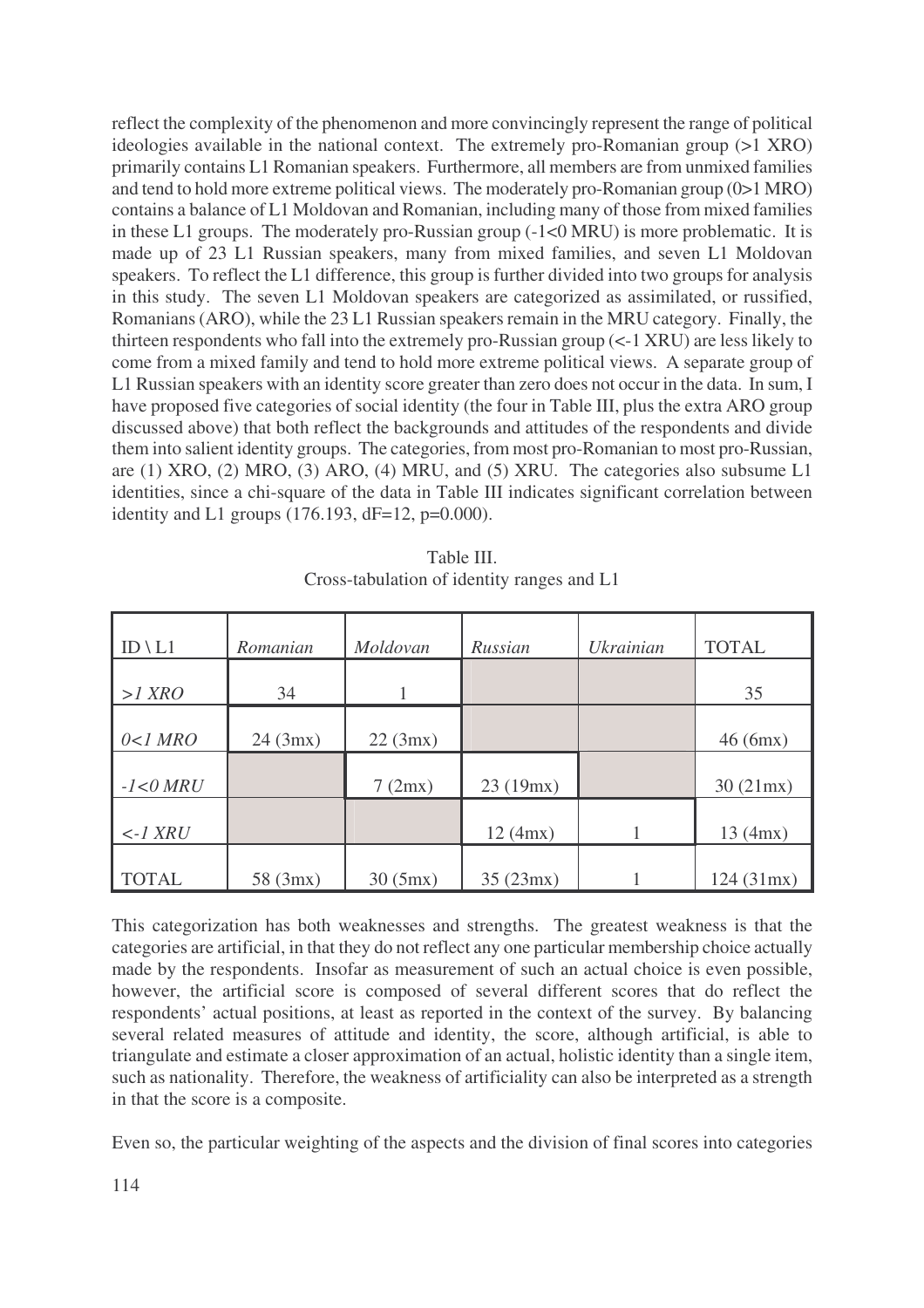can be criticized as arbitrary. Certainly, these processes were arbitrary. However, the resulting categories appear to represent well the salient categories of group membership on the ground in Moldova. For example, as discussed, extremist views at each end of the Romanian-Russian identity spectrum tend to be occupied by small, powerful groups of relative elites. This dynamic is captured in the scores. Also, the L1 and mixed family groups are neatly divided along a continuum by the scoring algorithm. Finally, the projection of identity categories along this continuum captures the individual variation and apparent ease of shifting among groups by adjusting a score up or down a few points in one direction or the other. In sum, although imperfect and likely, at times, inaccurate for particular individuals, the composite identity scores and categories proposed here are more powerful variables than national or linguistic identity alone. As such, their use in the study is justified.

The pattern of language use reported across the 124 subjects in the survey appears in Figure 1. The data presented here involve a composite score based on responses to a series of questions about frequency of language use in various social contexts and with different interlocutors. The points on the graph represent the degree of use of one language compared to another across the established social identity groups. For instance, the XRO group usesits L1 Romanian just more than 50% (1 degree) more often than L2 Russian. The same group uses L2 Russian and English equally often (0). Also, the XRU group uses L2 Romanian less often than English (-0.25 degree). The differences among identity groups for both L1 to local L2 and local L2 to English are highly significant (p=0.000 for each, based on one-way ANOVAs).



Figure 1: Differences in frequency of use of L1 to local L2 and local L2 to English by identity category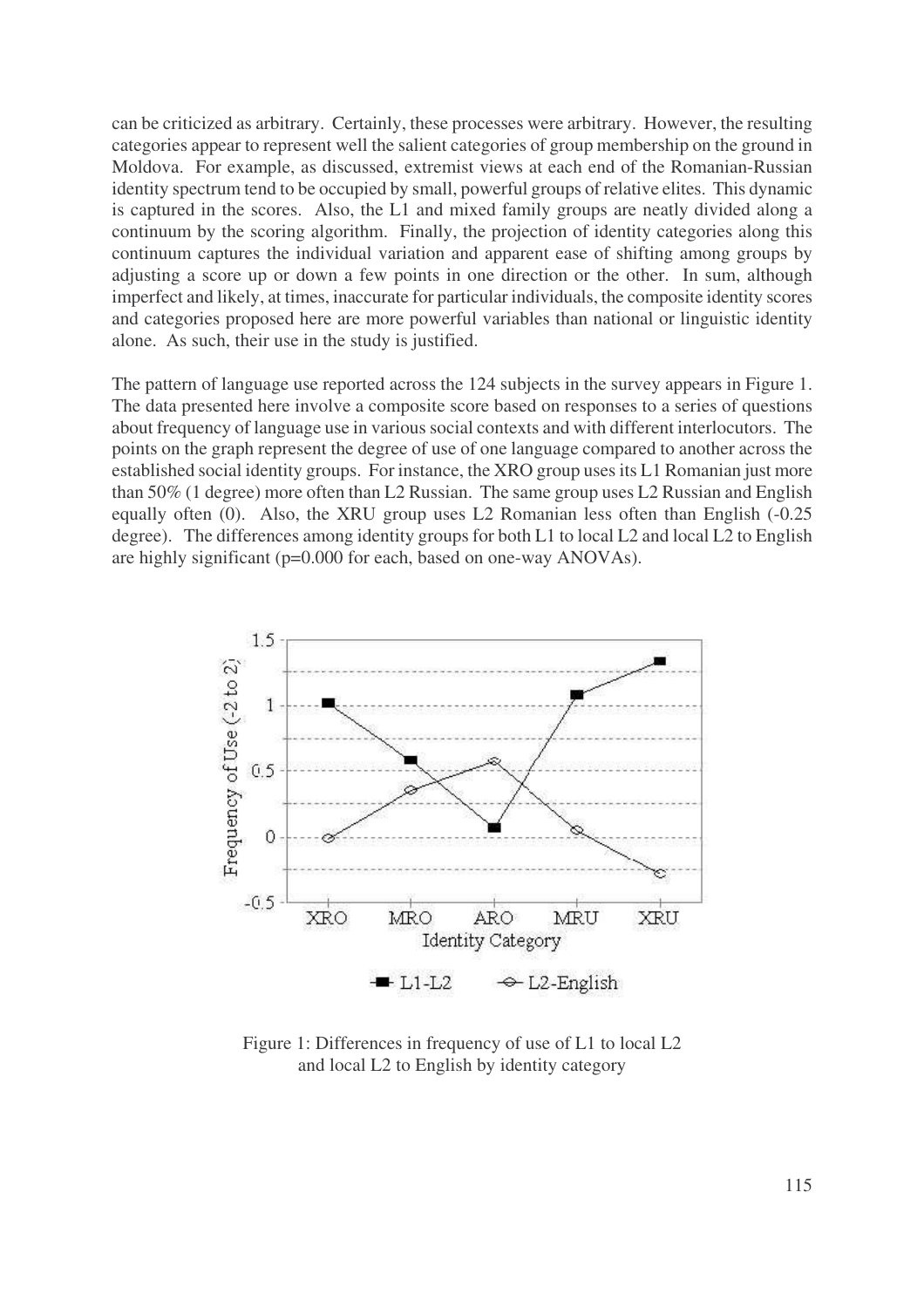The general patterns reveal that members of the extremist XRO and XRU categories use their respective L1s much more often than the local L2, as would seem logical. In addition, they tend to use the local L2 and English equally often, despite the non-local status of English. Notably, the XRU members are more extreme than those in XRO, whose use is actually very similar to that of the MRU category on the L1 Russian side. The members of the MRO category use their L2 Russian fairly often, although not as often as their L1 Romanian. Correspondingly, they use L2 Russian much more often than English. This tendency is even more extreme in the members of the small ARO category, where Romanian and Russian use are almost balanced and English is used much less often than L2 Russian.

During the fieldwork, I had greater access to three groups of students at the State University of Moldova than to other subjects, because I had volunteered to teach an essay writing class once a week to each group during the Fall Semester of 2001. Because this was an optional class without a grade, attendance was low and sporadic. However, a few students in each of the three groups attended regularly, allowing me to get to know them well. Six of them also volunteered to do an individual interview and to fill out an additional questionnaire about their language proficiency. The stories of these six students of English translation flesh out the skeletal statistics of the broader survey. One of these ethnography subjects will be presented here in detail in order to illustrate the complexity of individual experience suggested by the above quantified data.

Lidia (a pseudonym) was categorized as belonging to the MRO group in this study. Her identity score was 0.467, based primarily on her claims to Moldovan rather than Romanian national and linguistic identity. She was raised in the capital city of Moldova, but with parents who she reports to be L1 Moldovan speakers. Her access to and acquisition of L2 Russian were earlier and more complete than for many of the XRO subjects. In the second year of school, at age 8, she began formal lessons in Russian, which continued throughout the remaining ten years in school, averaging three hours per week. She also reported using some Russian from an early age with neighbors and speaking it often with schoolmates after the age of 8. Even so, she reported using Russian regularly with only about ten percent of friends and family, primarily with neighbors and a few distant relatives. Lidia's use of L2 Russian in the contexts reported on the first questionnaire is more frequent than that of the other L1 Romanian subjects in the ethnography. In addition, her Russian was reported and tested at the highest proficiency of any L2 among the six subjects.

Lidia reported great ease with her L2 Russian in a range of functions and tested without errors on a written cloze test in that language. In contrast, her L2 English was similar to that of the other L1 Romanian subjects, quite proficient but not like her L1. Unlike her colleagues, Lidia began learning English only at the university, at age 17. Like the others, she had had almost five years of formal instruction in the L2, several hours per week. Her reported grades (around 9 out of 10) were as good as any student who had studied English in school. She has apparently been quite immersed in the language since entering the university. She reported beginning to use the language informally with other students in the third year, when she was 19. As a result, her score on the cloze test was also quite good for L2 English: 2.7/3.0. Having learned L2 Russian early and grown up essentially bilingual, Lidia seems to take to learning L2s naturally. During the interview, she said that learning Russian had indeed come 'naturally,' because all around her, in the street and even sometimes at home, people spoke it. She emphasized that learning Russian 'had never been a problem.' But, she also claimed that English had been easier than Russian. Like her classmates, she said that the grammar of English was much easier and that she wished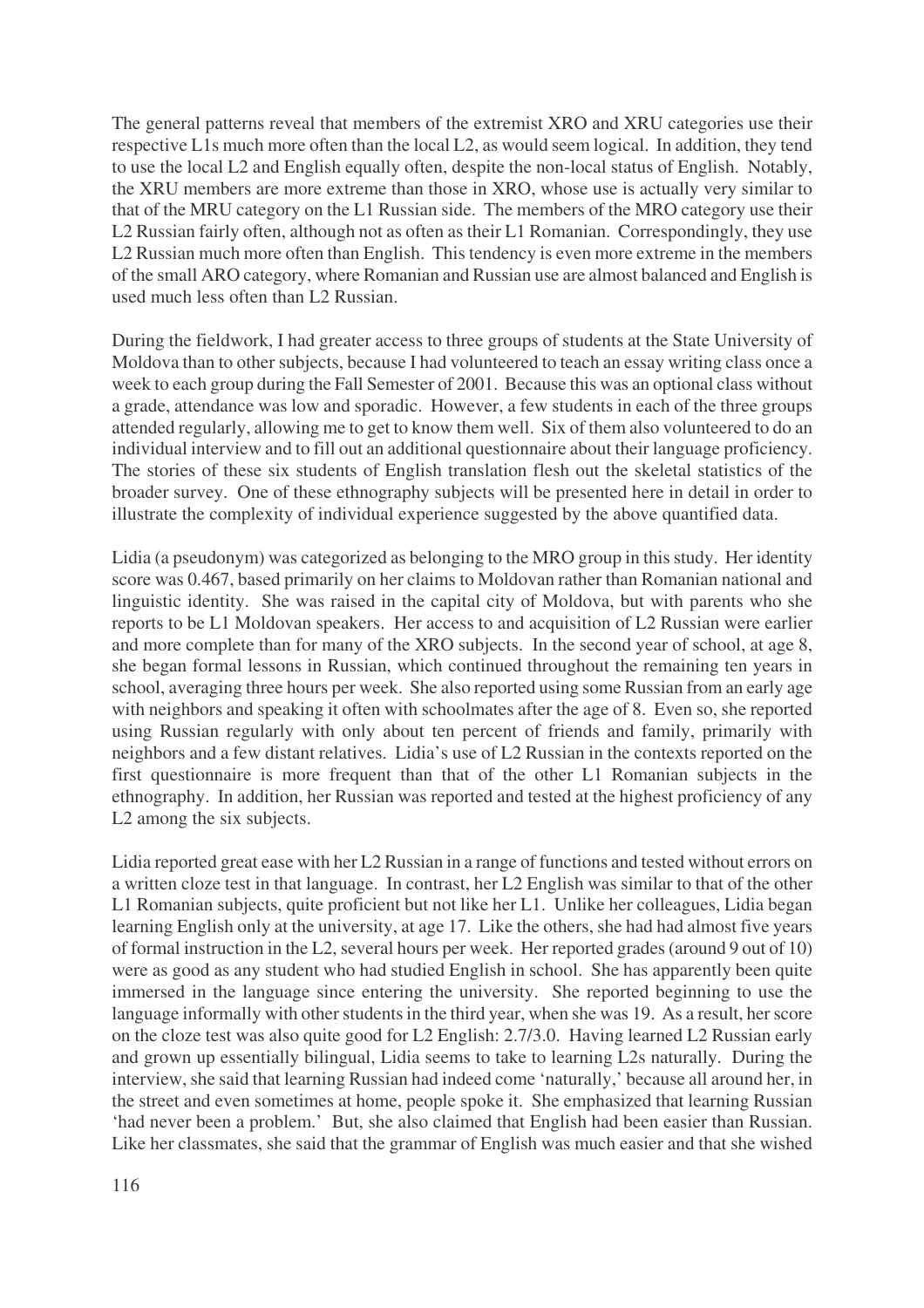she had more opportunities to speak it, to gain fluency. In other words, she saw lack of access as the primary obstacle to her acquisition of English.

Despite her proficiency in both L2s, Lidia made consistent statements that reinforced her strong connection to L1 Moldovan (Romanian). She claimed to dream primarily in Moldovan and rejected outright any possibility of Russian as a second official language in Moldova. Although she thinks learning Russian is a good idea for Moldovans, she does not think that it should be mandatory. When asked about the recent attempts by the Communists to make Russian official, she predicted correctly that the Romanian nationalists and the people in general would not tolerate it. Indeed, for several months following the interview, the pro-Romanian Christian Democratic party held daily protests against russification in the streets and in the courts, ultimately winning in the latter. For Lidia, this was inevitable. But unlike many nationalists, she remained positive about L1 Russian speakers in Moldova and about the need for Russian to maintain a de facto leading role, even in the absence of de jure official status.

Given her proficiency in and frequent use of L2 Russian, Lidia's rejection of official status for the language seemed peculiar. Once during class, the topic of official Russian came  $up^2$ . The one L1 Russian speaker in the group argued that Russian needed to be made official, drawing an unfortunate comparison to the role of French in France's former colonies in Africa. More surprising than her willingness to make such a statement in front of a group of L1 Romanian colleagues was the simple acceptance of the idea of official status for Russian among these colleagues. With only one exception, everyone present that day, including an XRO group member, agreed that giving Russian official status would be acceptable or at least possible. Lidia wasthe only one of the half dozen L1 Romanian speakers who rejected the idea outright, in front of everyone. The various contradictions and hypocrisies wrapped up in thissituation can only be explained by idiosyncratic aspects of social and linguistic identity. It is perhaps because of the precarious status of her L1, which she identifies as Moldovan rather than Romanian, that she was so willing to defend her position. Similarly, her XRO colleague, with the weight of Romania and its history behind her L1, likely did not feel that it was as necessary to defend the status of her L1 so virulently. Whatever the motives, it is clear from this episode that individuals often behave in unpredictable ways with regard to identity. From a set of unpredictable practices, one can, at times, identify patterns that reflect the spirit of a group, community, or nation.

Upon reflection, I should not have been shocked by the way the above scene played out. What was shaken by the discourse was more my own sense of idealism and justice than my impressions about how people interact concerning linguistic identity issuesin Moldova. In fact, the scene reinforced many stereotypes that I have drawn from daily life there and tried, as a researcher, to resist. L1 Russian speakers often state their opinions directly, with the arrogance of one bestowed with privilege and advantage. In a group, L1 Romanian speakers generally do not resist. Those who do resist are sometimes marked, ironically, as arrogant or extremist by L1 Russian speakers. These are the mechanics of domination. I can imagine them working quite well in Soviet times. However, the illustration above is only an artifact of those times, an artifact that continues to surface at times, but one which is also often counterbalanced by L1 Romanian nationalists, who are often more assertive than the one present in this interaction, and, at times, even by moderate Moldovans like Lidia, who stand on the threshold of language shift to Russian but refuse to enter.

<sup>&</sup>lt;sup>2</sup> This conversation was, unfortunately, not recorded. Therefore, the details of the interchange are based purely on my recollection and notes taken at the end of the lesson.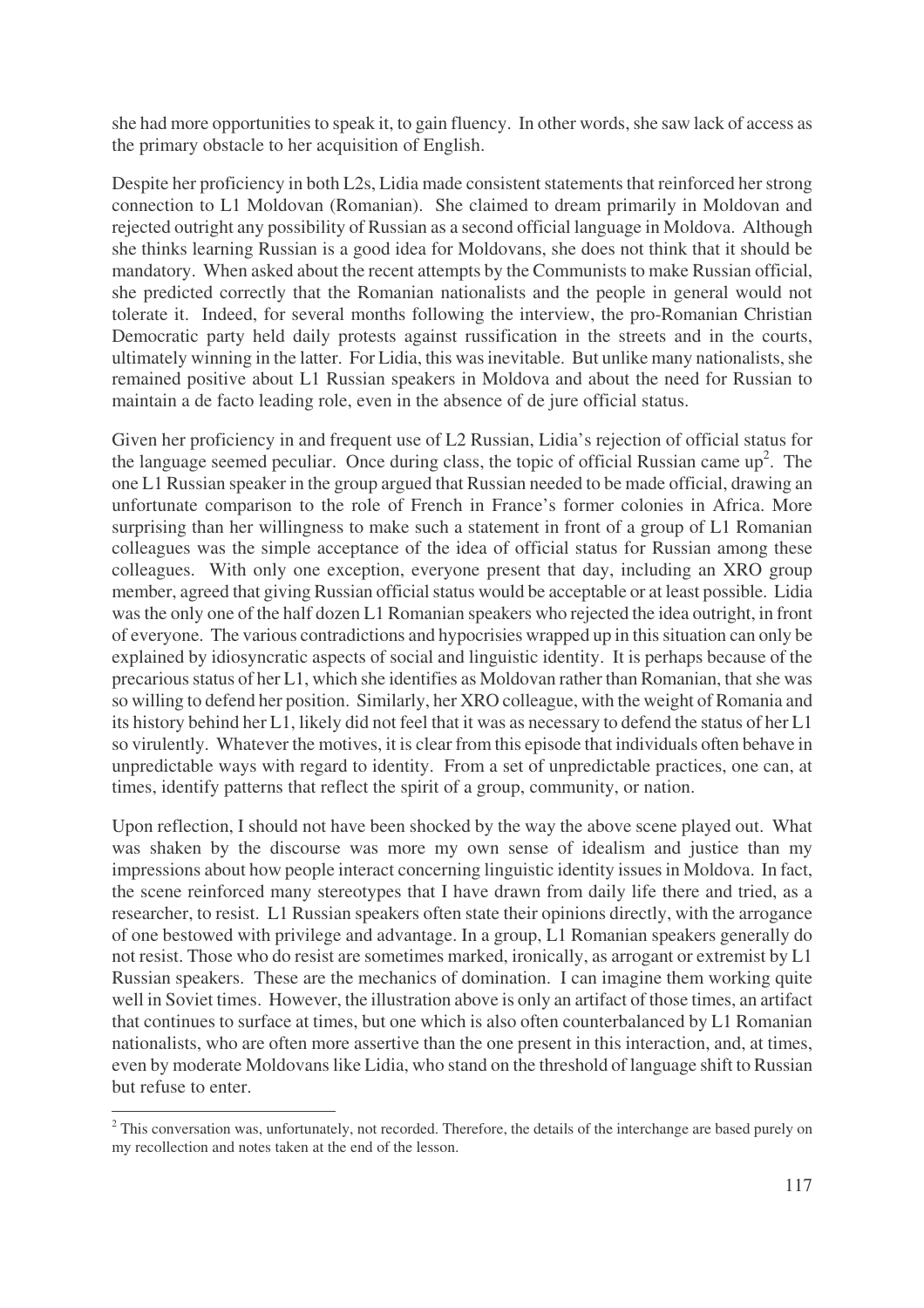## **Conclusions**

In this paper, I have proposed a set of social identity categories to be used in the analysis of the Moldovan context. Although the use of fixed, rigid identity categories contradicts the potentially fluid and volatile nature of social identities, the five categories described here are intended as approximations that will allow some control of the analysis of identity and language use phenomena. Despite the fact that individual subjects are discussed as members of particular categories, based on their identity scores, the multiple and complex character of these identities and the freedom of individuals to deviate at times from the program of their category are also assumed. These dynamic elements are captured by the representation of the range of identities as a continuum and by the focus on the complex social and linguistic practices of individual subjects. In sum, the categories established here are a convenience that facilitates analysis. The results from these analyses should be understood as occurring within the context of variability and individual differences that become evident with parallel, qualitative analyses. As such, the categories are proposed as soft guideposts to the stories of language and identity practices that are suggested by the brief introduction to Lidia.

Overall, the results show a pattern of language use that is deeply rooted in historical developments and recent social changes. The identities represent present instantiations of that history and those changes. As such, the patterns of reported language use illustrate the stalemate in struggles for national and cultural identity today in the Republic of Moldova. The prognosis for resolution of these issues is unclear, depending on both internal and external politics and, perhaps more than anything else, on the economic and social dynamics in the everyday lives of individual Moldovans like Lidia. The relative stability and moderation of the past decade provides some hope for an eventual resolution of the crisis in linguistic identity. However, persistent poverty and political extremism remain dangerous barriers to resolution of the crisis. The ultimate outcomes are relevant not only to Moldovans but to members of emergent national communities all over Europe and the world that are grappling with multilingualism and histories of colonization, for example the Scottish in Britain, the Corsicans in France (Jaffe 1999), the Catalan speakers of Spain (Woolard 1989), and countless others. For members of these communities, like for the Moldovans, language and social identity are inextricably linked in the experiences and challenges of national self-determination and individual self-realization.

#### **References**

Bruchis, Michael 1988. *The USSR: Language and Realities*. Boulder, Colorado: East European Monographs Ciscel, Matthew 2002a. *Language and Identity: L2 acquisition in post-Soviet Moldova*. University of South Carolina dissertation

Ciscel, Matthew 2002b. English in Moldova: A portrait of linguistic opportunism. *World Englishes* 21:403-419 Crowther, William 1996. Nationalism and political transformation in Moldova. *Studies in Moldovan*, ed. by D. Dyer, 31-52. Boulder: East European Monographs

Dyer, Donald 1999. *The Romanian Dialect of Moldova*. Lewiston: Edwin Mellon

Fishman, Joshua 1973. Language and Nationalism: Two integrative essays. Rowley: Newbury House

Gordon, Ellen 1993. *Legislating Identity: Language, citizenship, and education in Lithuania*. University of Michigan dissertation

Jaffe, Alexandra 1999. *Ideologies in Action: Language politics on Corsica*. Berlin: Mouton de Gruyter

Karasik, Theodore, ed. 1992. *USSR Facts and Figures Annual*, Volume 17. New York: Academic International Press

King, Charles 1999. *The Moldovans: Romania, Russia, and the Politics of Culture*. Stanford: Hoover Institution Press